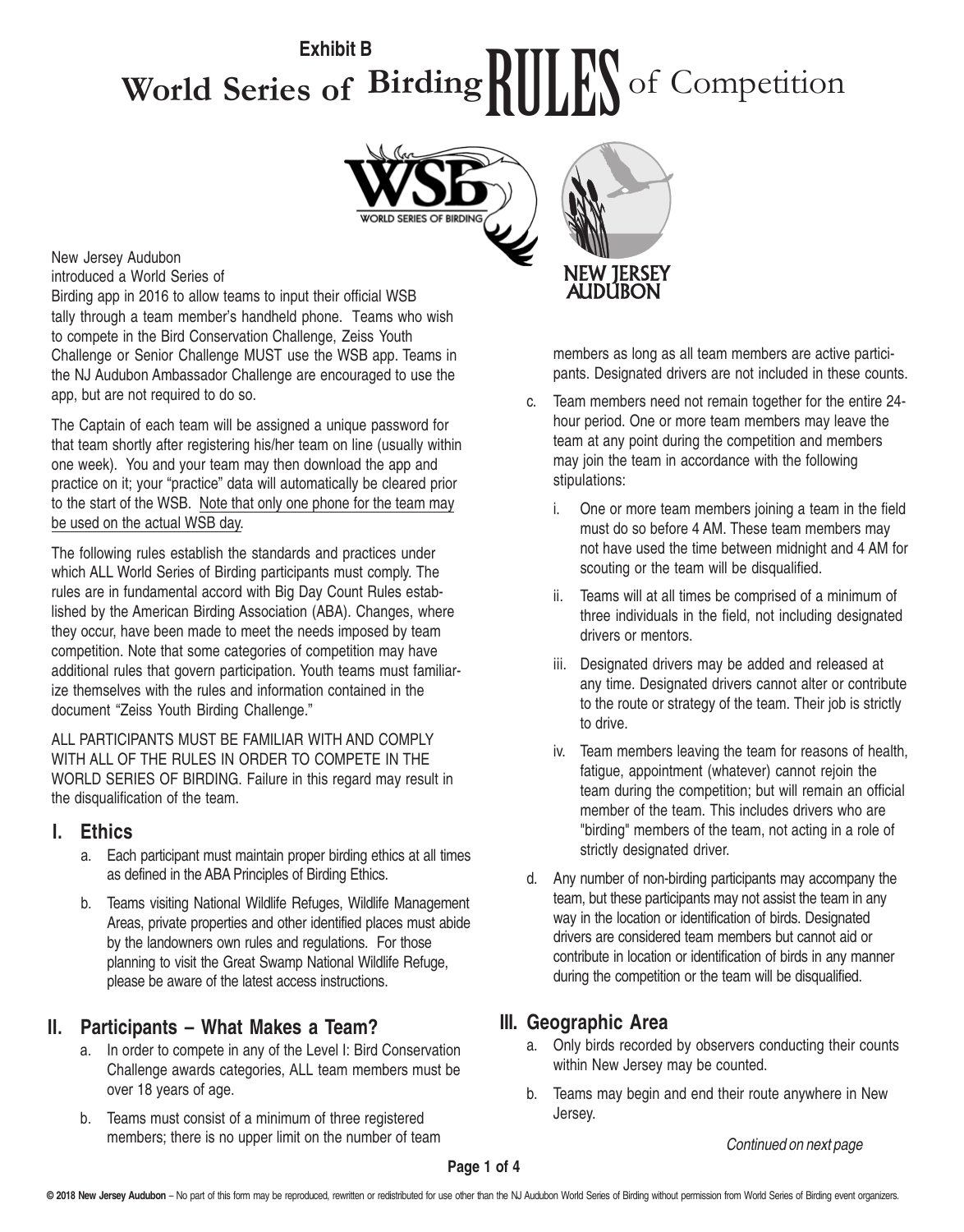# **Continued** RIILES of Competition **World Series of Birding**

- c. A team may cross into another state for convenience or expedience but, no birds may be counted unless the team is within New Jersey.
- d. Birds seen in the Delaware or Hudson Rivers may be counted providing the observer is standing in New Jersey or short of midpoint on any bridge.
- e. Birds seen in Delaware Bay or the Atlantic Ocean to a distance of 100 miles may be counted as long as the team is within New Jersey territorial waters.
- f. Teams that elect to compete in any of the Level I categories besides statewide (Limited Geographic Area, Cape Island, etc.) must indicate the category in which they plan to compete, and teams can only compete in one category. Any team not designating a category will be counted under full state totals.

### **IV. Travel**

- a. All vehicles except aircraft may be used during the competition. Those competing in the Carbon Footprint Cup or Carbon Free Kids category may not use any motorized conveyances.
- b. Team members must remain at distances that permit direct, unamplified voice contact at all times.
- c. Participants are not required to travel in the same vehicle so long as there is compliance with Rule "b" above.
- d. All teams must comply with New Jersey highway laws. Failure to do so will result in disqualification.

### **V. Counting**

- a. Count only full species as defined and indicated by the current New Jersey Records Committee checklist. Nonnative or re-established species may only be counted in accordance with the current New Jersey Records Committee list.
- b. Birds must be conclusively identified by sight or sound. A bird identified as to one of a species or group (i.e., scaup either greater or lesser) may be counted as a species, if no other bird in that group appears on your list. FOR EX-AMPLE: Scaup, sp. counts as one bird. Greater Scaup and scaup, sp. still counts as just one bird.
- c. Birds counted must be alive, wild, and unrestrained. Sick, injured, or oiled birds may be counted if still at large in the countryside and not in captive confinement. Eggs do not count as birds.
- d. Electronic or recorded bird calls (such as iPods, phones, or similar tools) may not be used to attract birds or entice them to vocalize during the World Series. Pishing is allowed. Bird recordings may ONLY be used to help in the identification of birds when not actively birding outdoors (e.g. sitting in a vehicle, traveling between destinations, etc.)
- e. The use of spotlights, Q-beams or other bright hand held lights are strictly prohibited at any time during the competition. Small, handheld flashlights may be used as needed for personal safety only (i.e., walking trails).
- f. All birds tallied must be identified by at least two members of the team. Identifications made by just a single team member may not be counted.
- g. Ninety-five percent of all birds recorded by a team must be tallied and identified by all members of the team – called the 95% Rule. This is your OFFICIAL TOTAL. In essence, it means that for every twenty birds recorded, you may count one bird that was heard or seen by fewer than every member of a team (in accordance with Rule "f" above). It is not necessary for all team members to record the same individual bird. If three members of a team hear a Belted Kingfisher and a fourth member does not BUT manages to record another kingfisher later in the day, and this sighting is corroborated by at least one other team member, then Belted Kingfisher has been recorded unanimously.
- h. Birds that are deemed regionally restricted, generally rare, or otherwise difficult to identify, now require a minimal amount of documentation; time of sighting (hh:mm am/pm) and location (general location, nearest town, and county). These birds are noted as "Flagged" on the WSB app, and noted on the official World Series of Birding checklist with space to provide the information. Birds seen or heard that are not on the official World Series of Birding checklist, are considered "write-in" birds and will be flagged by the WSB app as "Rare." The app will allow you to submit a detailed account of the bird in a comment with your list as well as a way to provide a photograph. Teams not using the app should carry several copies of the Write-In Species Form, and include the form and a photograph (if possible) to the Finish Line.
- i. The primary interest of all teams should be the welfare of birds. Endangered, threatened or sensitive species (such as raptors) may not be harassed or disturbed at any time (before or during) the event for the purpose of counting them. See New Jersey's Listing of State and Federally Endangered and Threatened Species. Documentation of disturbance or harassment will lead to a team disqualification. While not a complete list, harassment/disturbance

Continued on next page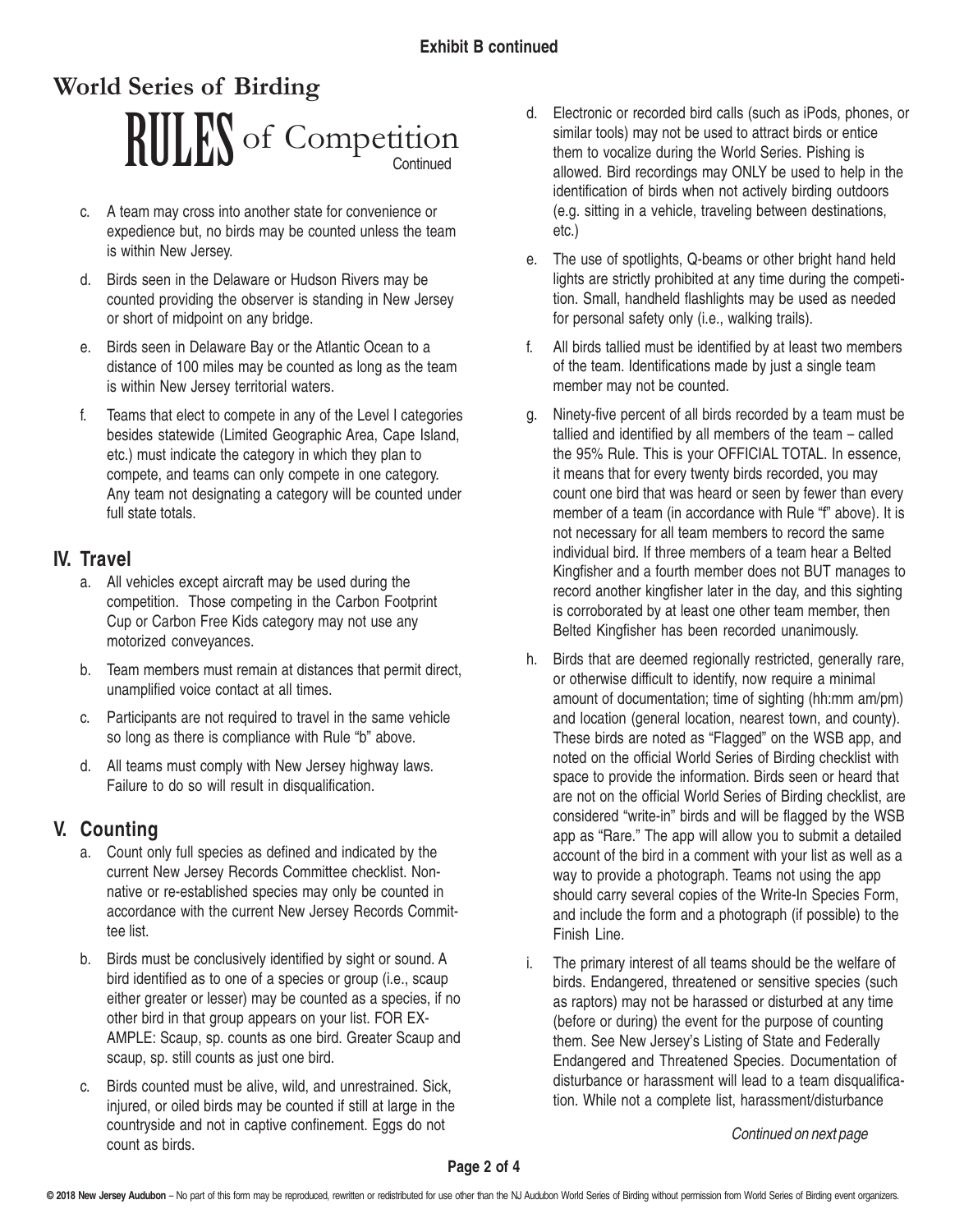# Continued RIILES of Competition **World Series of Birding**

includes getting too close to sensitive species such as nesting raptors, flushing birds from nests or cavities, and/or spotlighting birds during nighttime hours. If you witness a team disturbing birds, you should lodge a "Call of Foul." See item IX next column.

### **VI. Outside Information**

- a. While the World Series of Birding is a competitive event, the event organizers encourage collaboration and sharing of information using open-source or globally-accessible platforms such as eBird, Twitter, Facebook, and other nonpay-for-service listserves and bird alerts, such as IMO. It is strictly prohibited to share information between individuals or one or two teams privately. NOTE: World Series of Birding event organizers accept no responsibility for unverified bird sightings; use of open-source information is a risk that is the sole responsibility of the team.
- b. No team shall pre-arrange to have someone scout ahead on the day of the event to tell them about stakeout birds.

### **VII. Branding**

a. All teams are required to refer to this event as "New Jersey Audubon's World Series of Birding." Teams raising funds for organizations other than New Jersey Audubon must reference the event properly and use the official logo. Please see branding details under the Rules/Forms tab on the WSB website.

### **VIII. Checklist Submission and Team Totals:**

a. All competing teams must submit their final list for the day, via the app, by midnight on the day of competition. Checklists from non-competing teams can be submitted in person or e-mailed to wsb@njaudubon.org. E-mail documents will be time stamped. If taking a photograph of a list and sending it via e-mail from your phone, be sure it is well lighted and readable; otherwise it will not be accepted. In case of duplicate transmissions, the earliest time stamped document is the only one accepted. If you are unfamiliar with the e-mail process, test it the week prior to the event, and clearly mark TEST on the transmission.

- b. Totals are considered final when they are submitted. No alterations or corrections may be made after checklists have been turned in at Finish Line, e-mailed to wsb@njaudubon.org or submitted via the app.
- c. In the event of a tie between two teams, the place and any award will be shared.

### **IX. Call of Foul and Protest**

(Note: Call of Foul relates to a team not following the rules; whereas a Protest means contesting a team's species total)

The World Series of Birding strives to maintain the highest ethical standards. All participants in this event are, by the nature of their participation, committed to this ideal. Likewise, accuracy and honesty are fundamental to birding and this event. If a team is perceived to be NOT following World Series rules (either during scouting or on the day of the event), a "Call of Foul" can be brought to New Jersey Audubon Society for review and action. In the event that any team's total is for whatever reasons suspect, a minimum of three team captains (with the full support of their respective team members), may file a protest with event organizers.

Allegations will be reviewed by a panel of New Jersey Audubon staff and other individuals deemed necessary to review the protest and make a determination.

- a. A written Call of Foul must be received by event organizers no later than 5 days after the event. The affected team's Captain will be given 5 days to present a defense of the allegations and the WSB panel will make a ruling within 5 days of receipt. Because of time considerations, a call of foul or protest may not affect team standings at the Awards Brunch; however, the panel is empowered to adjust a team's standing and/or disqualify a team at a later date if evidence warrants.
- b. If allegations related to a Call of Foul are found to have substance, the team and its members will be banned from WSB participation for a minimum of one year. If the infraction is assessed to have given the team unfair advantage, their record for the year in which the infraction occurred will be voided.
- c. If allegations related to a "protest" are found to have substance, then the following may happen depending on severity: 1) the team's total is adjusted to delete suspect birds from the team list, 2) the team is disqualified; its total, standing and any awards nullified, and/or 3) the team and/ or and its members may be banned from any number of future competitions.
- d. The decision of the review panel is considered final.